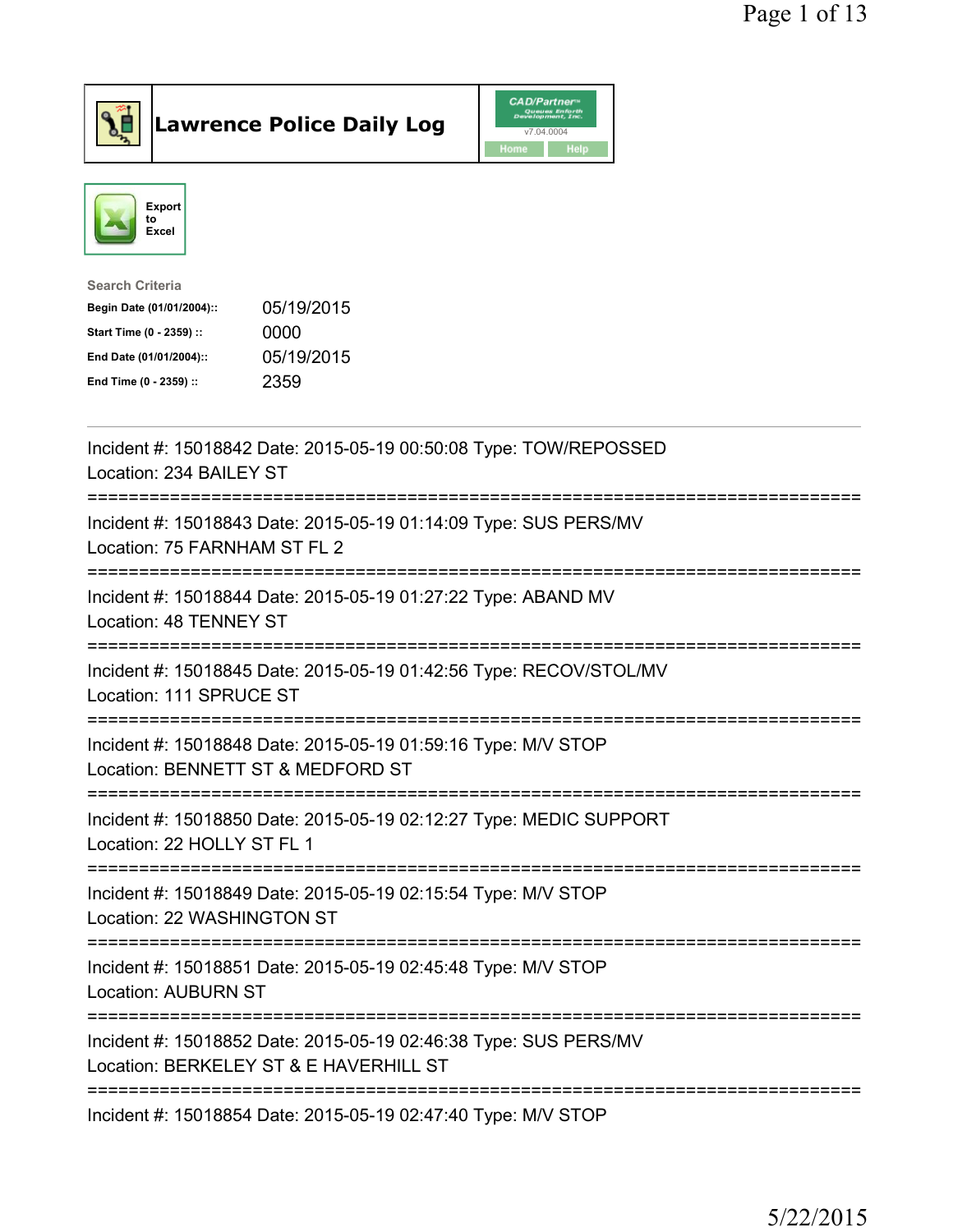| Location: BROADWAY & TREMONT ST                                                                                                          |
|------------------------------------------------------------------------------------------------------------------------------------------|
| Incident #: 15018853 Date: 2015-05-19 02:48:05 Type: M/V STOP<br>Location: LAWRENCE ST & METHUEN ST<br>======================            |
| Incident #: 15018855 Date: 2015-05-19 03:07:33 Type: M/V STOP<br>Location: 15 ACTON ST                                                   |
| Incident #: 15018856 Date: 2015-05-19 05:02:24 Type: STOL/MV/PAS<br>Location: 16 FAIRMONT ST                                             |
| Incident #: 15018857 Date: 2015-05-19 05:35:51 Type: M/V STOP<br>Location: AMESBURY ST & LOWELL ST                                       |
| Incident #: 15018858 Date: 2015-05-19 05:54:15 Type: M/V STOP<br>Location: AMESBURY ST & ESSEX ST                                        |
| Incident #: 15018859 Date: 2015-05-19 05:57:30 Type: AUTO ACC/NO PI<br>Location: HAFFNERS GAS STATION / 194 S BROADWAY                   |
| Incident #: 15018860 Date: 2015-05-19 06:03:20 Type: ALARMS<br>Location: HEALTH AND HUMAN SERVICES / 280 MERRIMACK ST                    |
| Incident #: 15018861 Date: 2015-05-19 06:04:31 Type: M/V STOP<br>Location: LAWRENCE ST & OAK ST                                          |
| ========================<br>Incident #: 15018862 Date: 2015-05-19 06:14:44 Type: ALARMS<br>Location: ADTEK ELECTROPLATING / 125 GLENN ST |
| Incident #: 15018863 Date: 2015-05-19 06:26:00 Type: ALARMS<br>Location: DELAROSA RESD. / 37 EATON ST                                    |
| Incident #: 15018864 Date: 2015-05-19 06:40:00 Type: ALARMS<br>Location: IMMIGRANT CITY ARCHIVES / 6 ESSEX ST                            |
| Incident #: 15018865 Date: 2015-05-19 07:18:14 Type: PARK & WALK<br>Location: 205 BROADWAY                                               |
| ========<br>Incident #: 15018866 Date: 2015-05-19 07:20:00 Type: M/V STOP<br>Location: S BROADWAY                                        |
| Incident #: 15018867 Date: 2015-05-19 07:21:57 Type: M/V STOP<br>Location: FRANKLIN ST & LOWELL ST                                       |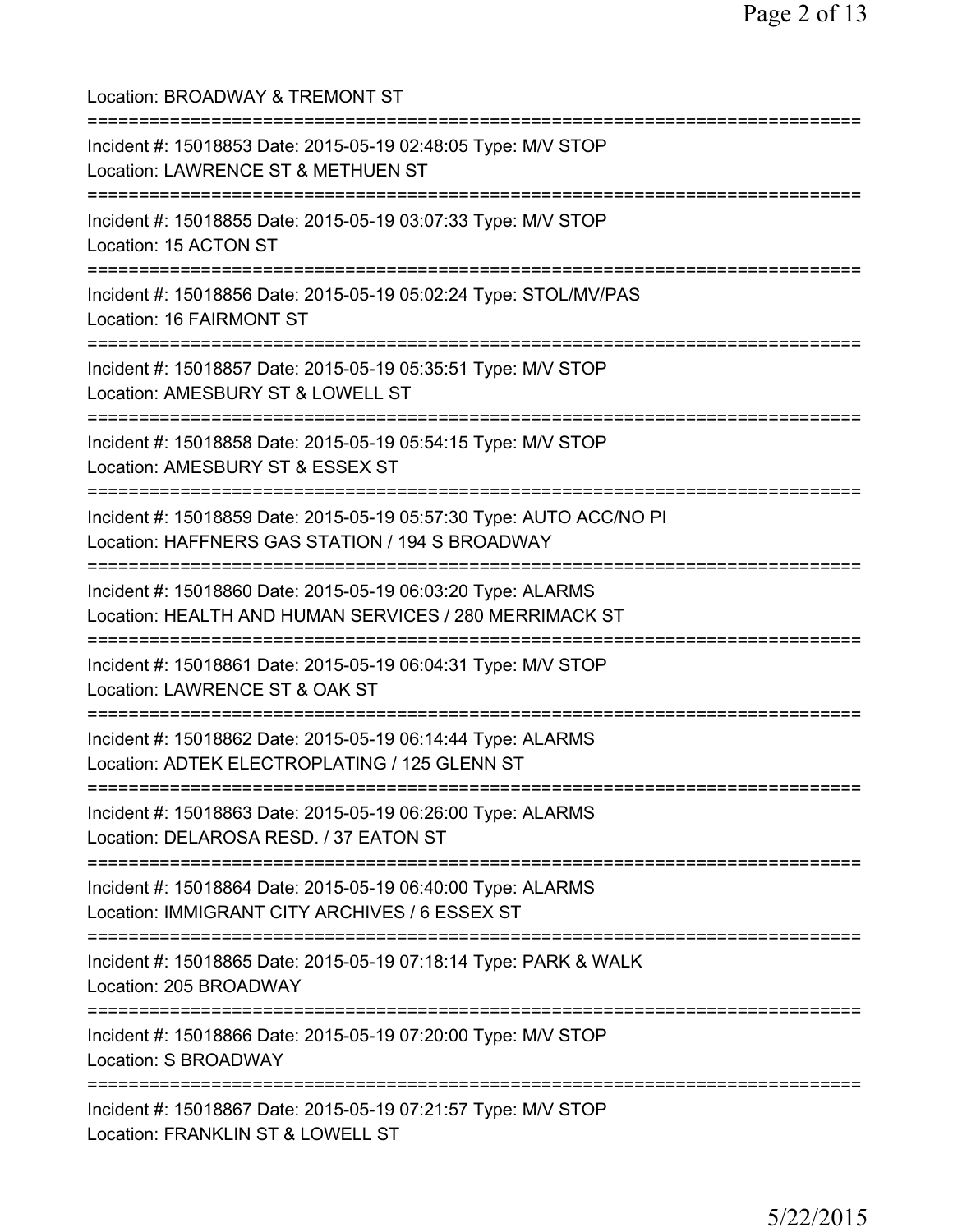| Incident #: 15018868 Date: 2015-05-19 07:28:37 Type: UNWANTEDGUEST<br>Location: 90 HAVERHILL ST FL 2                                           |
|------------------------------------------------------------------------------------------------------------------------------------------------|
| Incident #: 15018869 Date: 2015-05-19 07:29:05 Type: AUTO ACC/PI<br>Location: EMMETT ST & NEWTON ST                                            |
| Incident #: 15018870 Date: 2015-05-19 07:31:59 Type: TOW OF M/V<br>Location: ELM ST & UNION ST                                                 |
| Incident #: 15018871 Date: 2015-05-19 07:33:05 Type: TOW OF M/V<br>Location: 400 HAMPSHIRE ST                                                  |
| ====================================<br>Incident #: 15018872 Date: 2015-05-19 07:38:10 Type: CLOSE STREET<br>Location: EXCHANGE ST & MYRTLE ST |
| Incident #: 15018873 Date: 2015-05-19 07:42:44 Type: M/V STOP<br>Location: BERKELEY ST & BRUCE ST                                              |
| Incident #: 15018874 Date: 2015-05-19 07:44:10 Type: WIRE DOWN<br>Location: 216 FARNHAM ST                                                     |
| Incident #: 15018875 Date: 2015-05-19 07:51:15 Type: TOW OF M/V<br>Location: 34 HANCOCK ST                                                     |
| Incident #: 15018876 Date: 2015-05-19 07:51:22 Type: LIC PLATE STO<br>Location: 153 BEACON AV                                                  |
| Incident #: 15018877 Date: 2015-05-19 07:52:39 Type: B&E/MV/PROG<br>Location: OSGOOD ST & SALEM ST                                             |
| ============================<br>Incident #: 15018878 Date: 2015-05-19 07:59:34 Type: DISTURBANCE<br>Location: 6 ALDEN CT                       |
| Incident #: 15018879 Date: 2015-05-19 08:07:24 Type: TRANSPORT<br>Location: LAWRENCE POLICE DEPARTMENT / 90 LOWELL ST                          |
| Incident #: 15018880 Date: 2015-05-19 08:15:38 Type: M/V STOP<br>Location: ELM ST & NEWBURY ST                                                 |
| Incident #: 15018881 Date: 2015-05-19 08:21:25 Type: ALARMS<br>Location: ARCE RESD. / 297 MT VERNON ST                                         |
|                                                                                                                                                |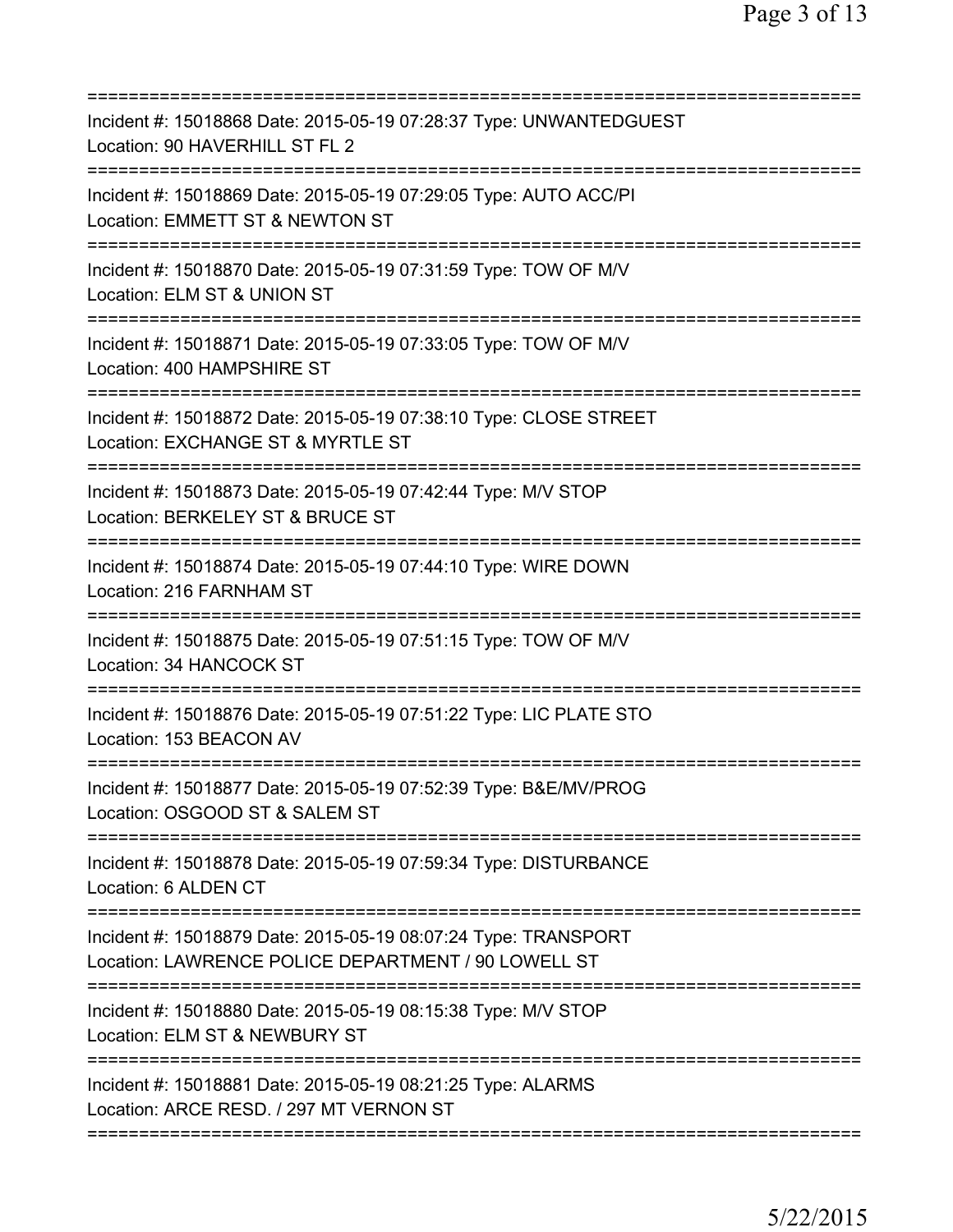| Incident #: 15018882 Date: 2015-05-19 08:25:47 Type: ALARMS<br>Location: 18 FRANKLIN ST                                                   |
|-------------------------------------------------------------------------------------------------------------------------------------------|
| Incident #: 15018883 Date: 2015-05-19 08:29:50 Type: DRUG VIO<br>Location: 660 S UNION ST                                                 |
| Incident #: 15018884 Date: 2015-05-19 08:31:06 Type: LARCENY/PAST<br>Location: 24 LENOX ST                                                |
| Incident #: 15018885 Date: 2015-05-19 08:48:07 Type: M/V STOP<br>Location: HAVERHILL ST & LAWRENCE ST                                     |
| Incident #: 15018886 Date: 2015-05-19 08:50:38 Type: MV/BLOCKING<br>Location: 21-23 FAIRMONT ST                                           |
| Incident #: 15018887 Date: 2015-05-19 09:10:15 Type: THREATS<br>Location: 205 BROADWAY                                                    |
| Incident #: 15018888 Date: 2015-05-19 09:13:05 Type: M/V STOP<br><b>Location: CENTRAL BRIDGE</b><br>:==================================== |
| Incident #: 15018889 Date: 2015-05-19 09:15:32 Type: INVEST CONT<br>Location: 233 HAVERHILL ST                                            |
| Incident #: 15018890 Date: 2015-05-19 09:15:56 Type: M/V STOP<br>Location: CHESTNUT ST & WHITE ST                                         |
| Incident #: 15018891 Date: 2015-05-19 09:20:01 Type: M/V STOP<br>Location: S UNION ST & WINTHROP AV                                       |
| Incident #: 15018892 Date: 2015-05-19 09:23:09 Type: SUS PERS/MV<br>Location: CENTRAL CATHOLIC HIGH SCHOOL / 300 HAMPSHIRE ST             |
| :=====================<br>Incident #: 15018893 Date: 2015-05-19 09:24:15 Type: LIC PLATE STO<br>Location: 100 DORCHESTER ST               |
| Incident #: 15018894 Date: 2015-05-19 09:35:06 Type: TRESPASSING<br>Location: 560 BROADWAY                                                |
| Incident #: 15018895 Date: 2015-05-19 09:41:44 Type: INVEST CONT<br>Location: LAWRENCE HIGH SCHOOL / 70 N PARISH RD                       |
| ===================<br>Incident #: 15018896 Date: 2015-05-19 09:42:56 Type: 209A/SERVE                                                    |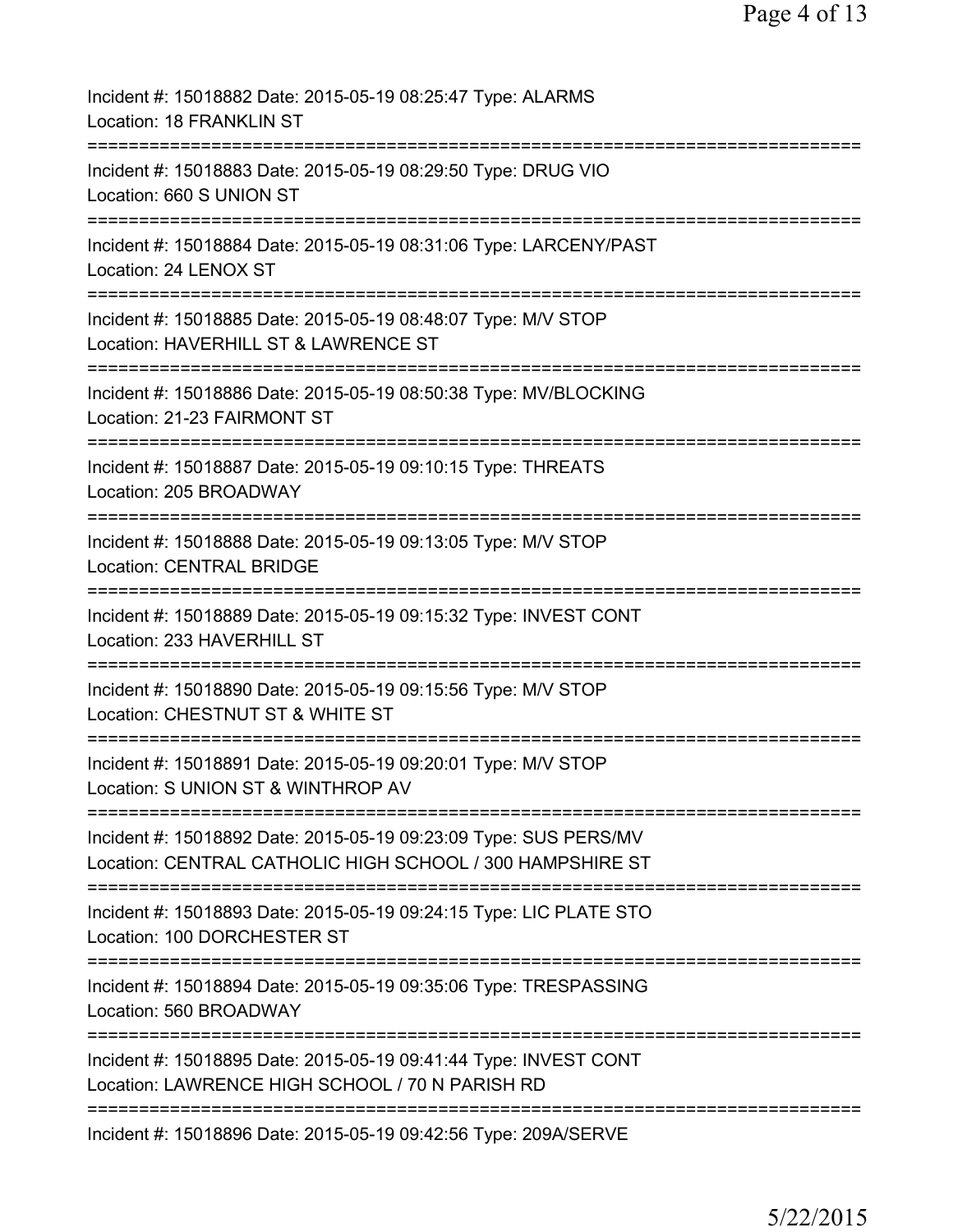Location: 140 EXCHANGE ST =========================================================================== Incident #: 15018897 Date: 2015-05-19 09:44:06 Type: PARK & WALK Location: BRADFORD ST & BROADWAY =========================================================================== Incident #: 15018898 Date: 2015-05-19 09:46:35 Type: TOW OF M/V Location: APPLETON ST & ESSEX ST =========================================================================== Incident #: 15018899 Date: 2015-05-19 09:59:30 Type: INVEST CONT Location: 112 MARSTON ST #111 =========================================================================== Incident #: 15018900 Date: 2015-05-19 10:11:43 Type: DOMESTIC/PROG Location: MCDONALDS / 50 BROADWAY =========================================================================== Incident #: 15018902 Date: 2015-05-19 10:19:41 Type: CLOSE STREET Location: HANCOCK ST & MASON ST =========================================================================== Incident #: 15018901 Date: 2015-05-19 10:19:54 Type: M/V STOP Location: S UNION ST & SPRINGFIELD ST =========================================================================== Incident #: 15018903 Date: 2015-05-19 10:23:51 Type: PARK & WALK Location: BRADFORD ST & BROADWAY =========================================================================== Incident #: 15018904 Date: 2015-05-19 10:26:30 Type: ABAND MV Location: 57 RAILROAD ST =========================================================================== Incident #: 15018905 Date: 2015-05-19 10:35:33 Type: AUTO ACC/UNK PI Location: 133 ESSEX ST =========================================================================== Incident #: 15018906 Date: 2015-05-19 10:41:30 Type: INVEST CONT Location: 85 LYNN ST =========================================================================== Incident #: 15018907 Date: 2015-05-19 10:41:53 Type: M/V STOP Location: ABBOTT ST & PHILLIPS ST =========================================================================== Incident #: 15018909 Date: 2015-05-19 10:43:56 Type: MEDIC SUPPORT Location: PENTUCKETT MEDICAL / 500 MERRIMACK ST =========================================================================== Incident #: 15018908 Date: 2015-05-19 10:43:57 Type: GENERAL SERV Location: GUILMETTE SCHOOL / 80 BODWELL ST =========================================================================== Incident #: 15018910 Date: 2015-05-19 10:45:20 Type: B&E/PAST Location: 187 NEWBURY ST FL 1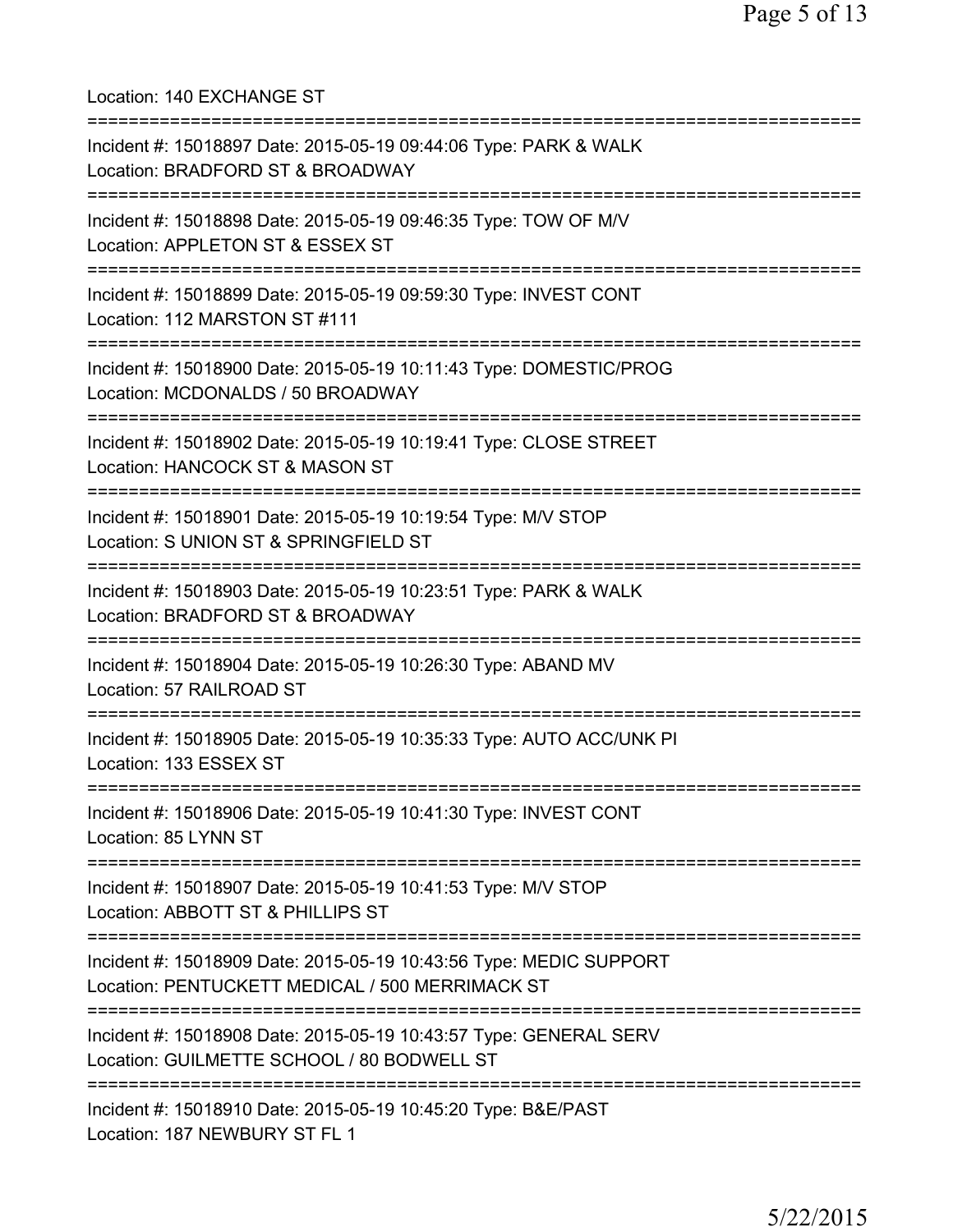| Incident #: 15018911 Date: 2015-05-19 10:51:04 Type: 209A/SERVE<br>Location: 341D S BROADWAY                                        |
|-------------------------------------------------------------------------------------------------------------------------------------|
| Incident #: 15018912 Date: 2015-05-19 10:54:29 Type: GENERAL SERV<br>Location: SOUTH LAWRENCE EAST SCHOOL / 165 CRAWFORD ST         |
| Incident #: 15018913 Date: 2015-05-19 11:00:27 Type: INVEST CONT<br>Location: 86 INMAN ST                                           |
| Incident #: 15018914 Date: 2015-05-19 11:11:12 Type: GENERAL SERV<br>Location: LAWRENCE HIGH SCHOOL / 71 N PARISH RD                |
| Incident #: 15018915 Date: 2015-05-19 11:17:00 Type: 209A/SERVE<br>Location: 366 LOWELL ST                                          |
| =====================================<br>Incident #: 15018916 Date: 2015-05-19 11:21:24 Type: 209A/SERVE<br>Location: 425 LOWELL ST |
| Incident #: 15018917 Date: 2015-05-19 11:34:01 Type: DRUG VIO<br>Location: ARLINGTON ST & BROADWAY                                  |
| Incident #: 15018918 Date: 2015-05-19 11:48:49 Type: AUTO ACC/NO PI<br>Location: ARLINGTON ST & LAWRENCE ST                         |
| Incident #: 15018919 Date: 2015-05-19 11:49:37 Type: M/V STOP<br>Location: MARKET ST & S UNION ST                                   |
| Incident #: 15018920 Date: 2015-05-19 11:52:06 Type: B&E/MV/PAST<br>Location: 43 SUNSET AV                                          |
| Incident #: 15018921 Date: 2015-05-19 12:01:02 Type: TEST QED<br>Location: 73 SHAWSHEEN RD FL 3<br>===========================      |
| Incident #: 15018922 Date: 2015-05-19 12:05:49 Type: CONFIS PROP<br>Location: SOUTH LAWRENCE EAST SCHOOL / 165 CRAWFORD ST          |
| Incident #: 15018923 Date: 2015-05-19 12:17:04 Type: B&E/PAST<br>Location: MER'S AUTO / 338 LAWRENCE ST                             |
| Incident #: 15018924 Date: 2015-05-19 12:30:56 Type: SUS PERS/MV<br>Location: FRANKLIN ST & TREMONT ST                              |
|                                                                                                                                     |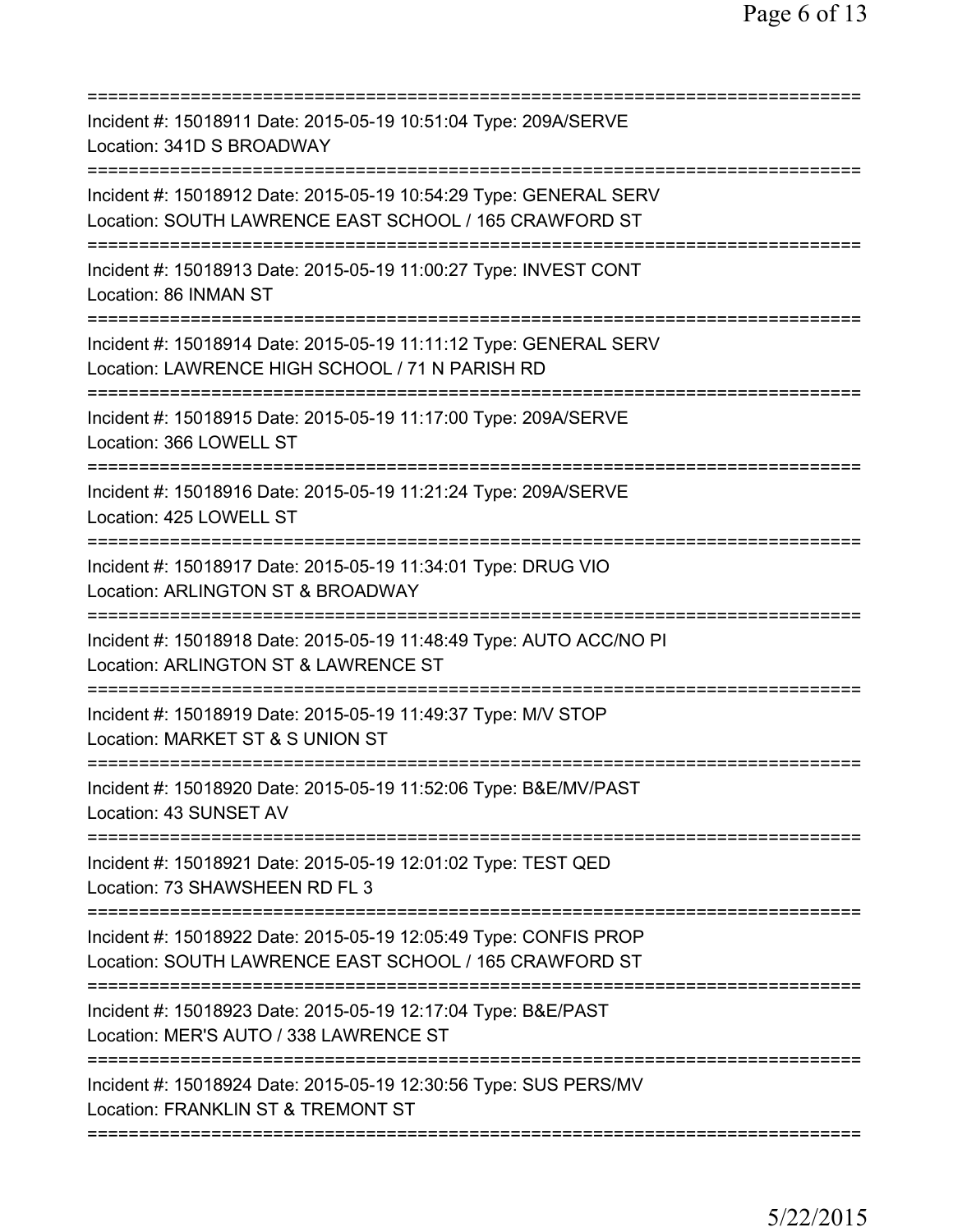| Incident #: 15018925 Date: 2015-05-19 12:41:04 Type: ASSIST FIRE<br>Location: 300 PARK ST FL 2                       |
|----------------------------------------------------------------------------------------------------------------------|
| ====================<br>Incident #: 15018926 Date: 2015-05-19 12:41:20 Type: FIRE<br>Location: 300 PARK ST           |
| Incident #: 15018927 Date: 2015-05-19 12:51:55 Type: DISTURBANCE<br>Location: 264 JACKSON ST #A                      |
| Incident #: 15018929 Date: 2015-05-19 13:04:40 Type: STOL/MV/PAS<br>Location: 72 BYRON AV                            |
| Incident #: 15018928 Date: 2015-05-19 13:07:18 Type: AUTO ACC/PI<br>Location: 101 S UNION ST                         |
| Incident #: 15018930 Date: 2015-05-19 13:15:57 Type: AUTO ACC/NO PI<br>Location: MT VERNON ST & S BROADWAY           |
| Incident #: 15018932 Date: 2015-05-19 13:28:23 Type: INVESTIGATION<br>Location: 112 MARSTON ST #111                  |
| Incident #: 15018931 Date: 2015-05-19 13:32:04 Type: INVEST CONT<br>Location: 75 MANCHESTER ST                       |
| Incident #: 15018933 Date: 2015-05-19 13:42:54 Type: WARRANT SERVE<br>Location: HAFFNER'S GAS STATION / 69 PARKER ST |
| Incident #: 15018934 Date: 2015-05-19 13:54:40 Type: MISSING PERS<br>Location: 59 BROOK ST                           |
| Incident #: 15018935 Date: 2015-05-19 14:10:54 Type: DOMESTIC/PROG<br>Location: 362 ESSEX ST FL 204                  |
| Incident #: 15018936 Date: 2015-05-19 14:28:07 Type: FRAUD<br>Location: 345 S BROADWAY                               |
| Incident #: 15018937 Date: 2015-05-19 14:45:24 Type: AUTO ACC/NO PI<br>Location: 627 HAVERHILL ST                    |
| Incident #: 15018938 Date: 2015-05-19 14:49:57 Type: M/V STOP<br>Location: AMESBURY ST & CANAL ST                    |
| Incident #: 15018939 Date: 2015-05-19 15:02:25 Type: SUICIDE ATTEMPT                                                 |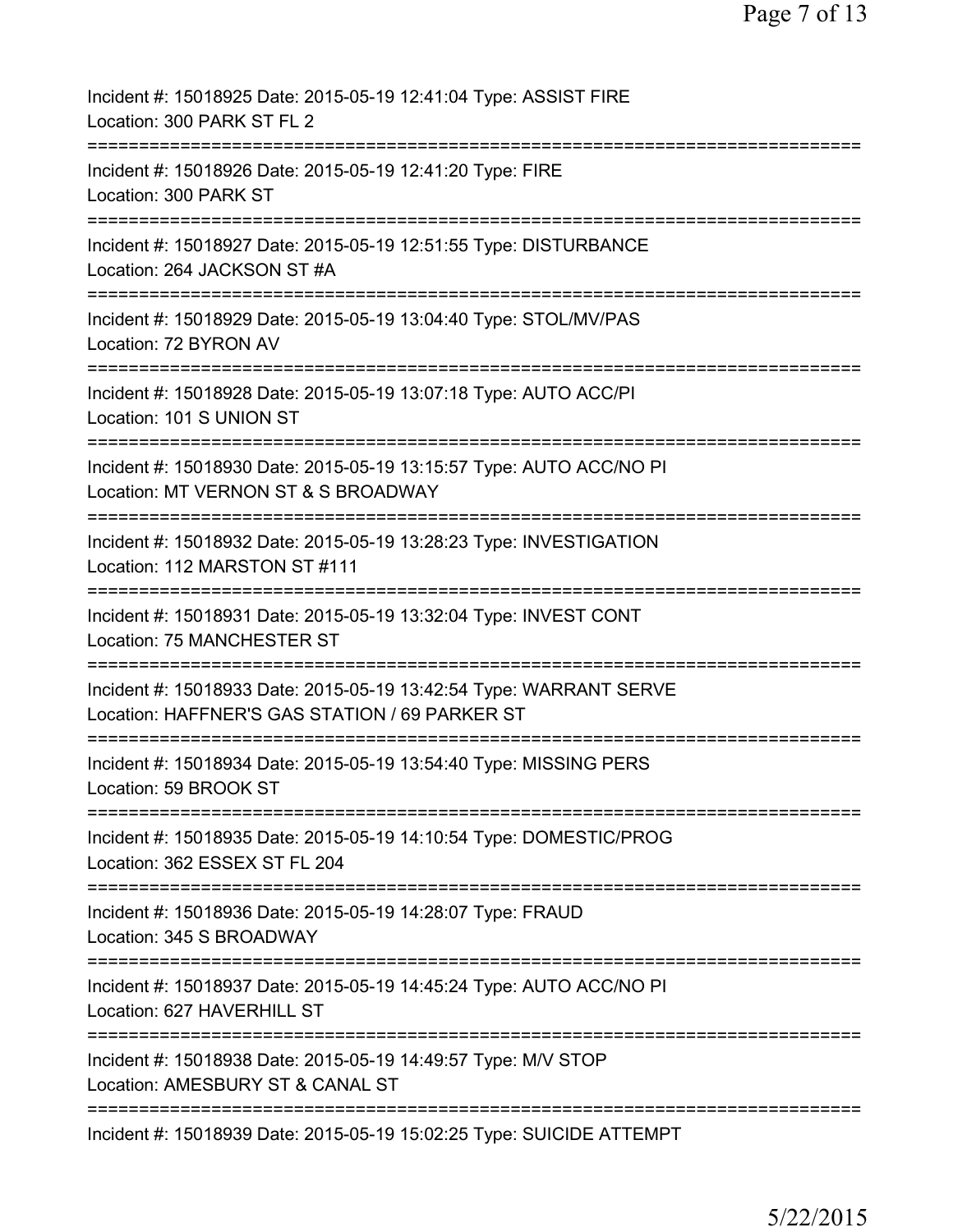| Location: BRADFORD ST & BROADWAY                                                                                                                                      |
|-----------------------------------------------------------------------------------------------------------------------------------------------------------------------|
| Incident #: 15018940 Date: 2015-05-19 15:14:20 Type: DRUG VIO<br>Location: 449 HIGH ST<br>======================                                                      |
| Incident #: 15018941 Date: 2015-05-19 15:17:00 Type: HIT & RUN M/V<br>Location: 210 MARKET ST                                                                         |
| Incident #: 15018942 Date: 2015-05-19 15:25:10 Type: DOMESTIC/PROG<br>Location: 13 THORNTON AV<br>;===============================                                    |
| Incident #: 15018943 Date: 2015-05-19 15:38:41 Type: MEDIC SUPPORT<br>Location: 231 HAMPSHIRE ST #6                                                                   |
| ===================================<br>Incident #: 15018944 Date: 2015-05-19 15:43:24 Type: ABAND MV<br>Location: 379 HOWARD ST<br>================================== |
| Incident #: 15018945 Date: 2015-05-19 15:45:48 Type: DRUG VIO<br>Location: 2 KENDALL ST                                                                               |
| Incident #: 15018946 Date: 2015-05-19 15:52:58 Type: MV/BLOCKING<br>Location: 100 WOODLAND ST                                                                         |
| Incident #: 15018947 Date: 2015-05-19 16:11:13 Type: AUTO ACC/NO PI<br>Location: 390 ESSEX ST                                                                         |
| Incident #: 15018948 Date: 2015-05-19 16:11:17 Type: 209A/SERVE<br>Location: 341D S BROADWAY                                                                          |
| Incident #: 15018949 Date: 2015-05-19 16:19:47 Type: 209A/VIOLATION<br>Location: 8 GRACE TER                                                                          |
| Incident #: 15018951 Date: 2015-05-19 16:20:17 Type: NEIGHBOR PROB<br>Location: 18 FRANKLIN ST #B707                                                                  |
| Incident #: 15018950 Date: 2015-05-19 16:21:37 Type: 209A/SERVE<br>Location: 4 MORAN CT                                                                               |
| ;===================================<br>Incident #: 15018952 Date: 2015-05-19 16:25:19 Type: TRESPASSING<br>Location: 14 YOUNG AV                                     |
| Incident #: 15018953 Date: 2015-05-19 16:30:54 Type: INVESTIGATION<br>Location: 24 WASHINGTON ST                                                                      |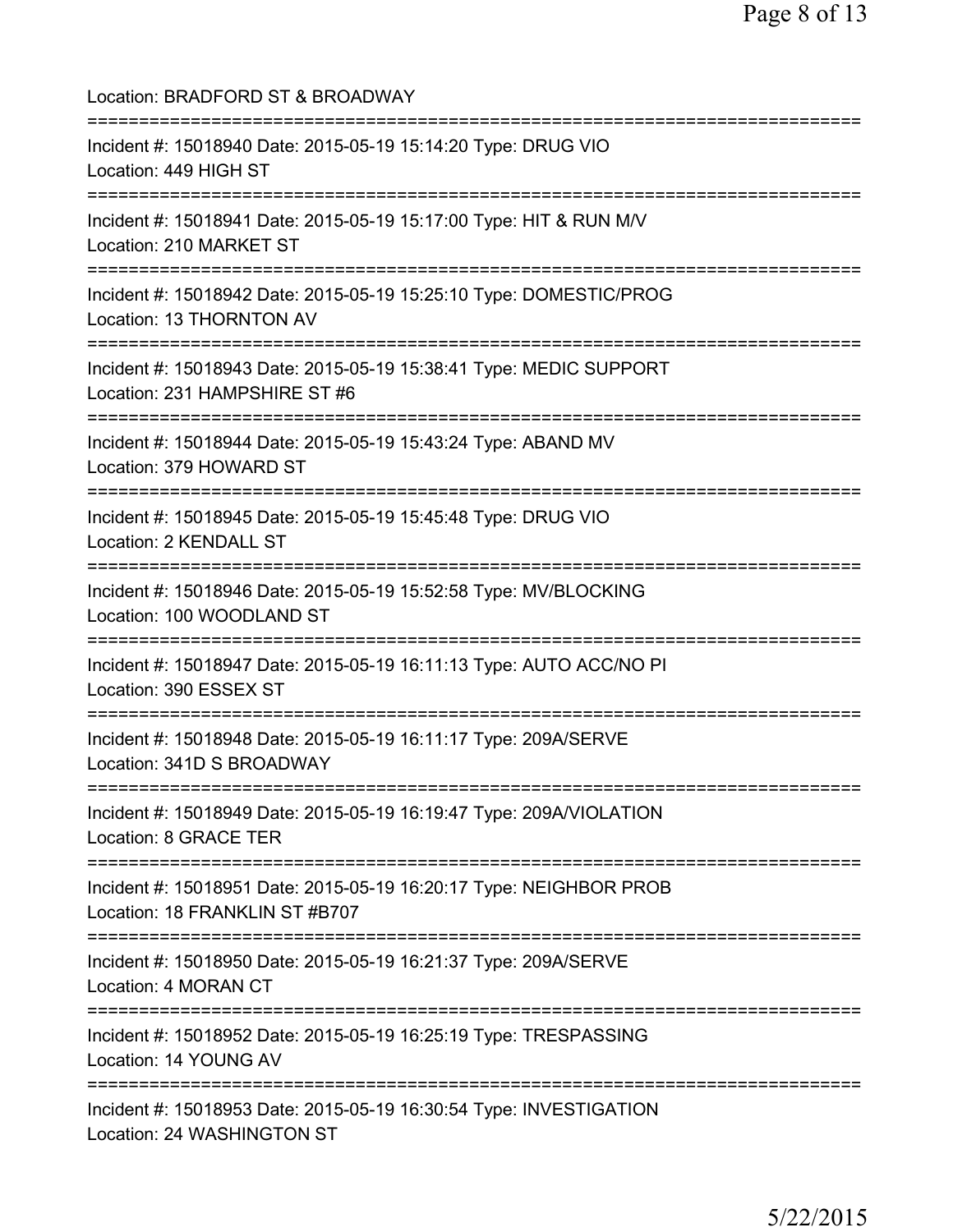| Incident #: 15018954 Date: 2015-05-19 16:45:38 Type: DISTURBANCE<br>Location: MERRIMACK ST & PARKER ST                                    |
|-------------------------------------------------------------------------------------------------------------------------------------------|
| Incident #: 15018955 Date: 2015-05-19 16:47:41 Type: 911 HANG UP<br>Location: 800 ESSEX ST                                                |
| Incident #: 15018956 Date: 2015-05-19 16:50:08 Type: AUTO ACC/NO PI<br>Location: AMESBURY ST & METHUEN ST                                 |
| Incident #: 15018957 Date: 2015-05-19 16:51:04 Type: AUTO ACC/NO PI<br>Location: 630 ESSEX ST                                             |
| Incident #: 15018958 Date: 2015-05-19 16:51:31 Type: AUTO ACC/NO PI<br>Location: REGISTRY OF MOTOR VEHICLES / 73 WINTHROP AV              |
| Incident #: 15018959 Date: 2015-05-19 16:57:07 Type: B&E/MV/PAST<br>Location: BENNINGTON ST & BROMFIELD ST<br>=========================== |
| Incident #: 15018960 Date: 2015-05-19 17:07:24 Type: FIGHT<br>Location: 39 BROOKFIELD ST<br>=========                                     |
| Incident #: 15018961 Date: 2015-05-19 17:18:52 Type: DISTURBANCE<br>Location: FARNHAM ST & SHAWSHEEN RD                                   |
| Incident #: 15018962 Date: 2015-05-19 17:29:38 Type: DISTURBANCE<br>Location: 25C BROMFIELD ST FL 2                                       |
| Incident #: 15018963 Date: 2015-05-19 17:35:53 Type: GENERAL SERV<br>Location: GATEWAY PUB / 339 MERRIMACK ST                             |
| Incident #: 15018964 Date: 2015-05-19 17:39:33 Type: M/V STOP<br>Location: PARKER ST & SPRINGFIELD ST                                     |
| Incident #: 15018965 Date: 2015-05-19 17:42:10 Type: PARK & WALK<br>Location: 205 BROADWAY                                                |
| ============================<br>Incident #: 15018966 Date: 2015-05-19 17:45:05 Type: M/V STOP<br>Location: ESSEX ST & UNION ST            |
| Incident #: 15018967 Date: 2015-05-19 18:03:32 Type: M/V STOP<br>Location: 25 SARGENT ST                                                  |
|                                                                                                                                           |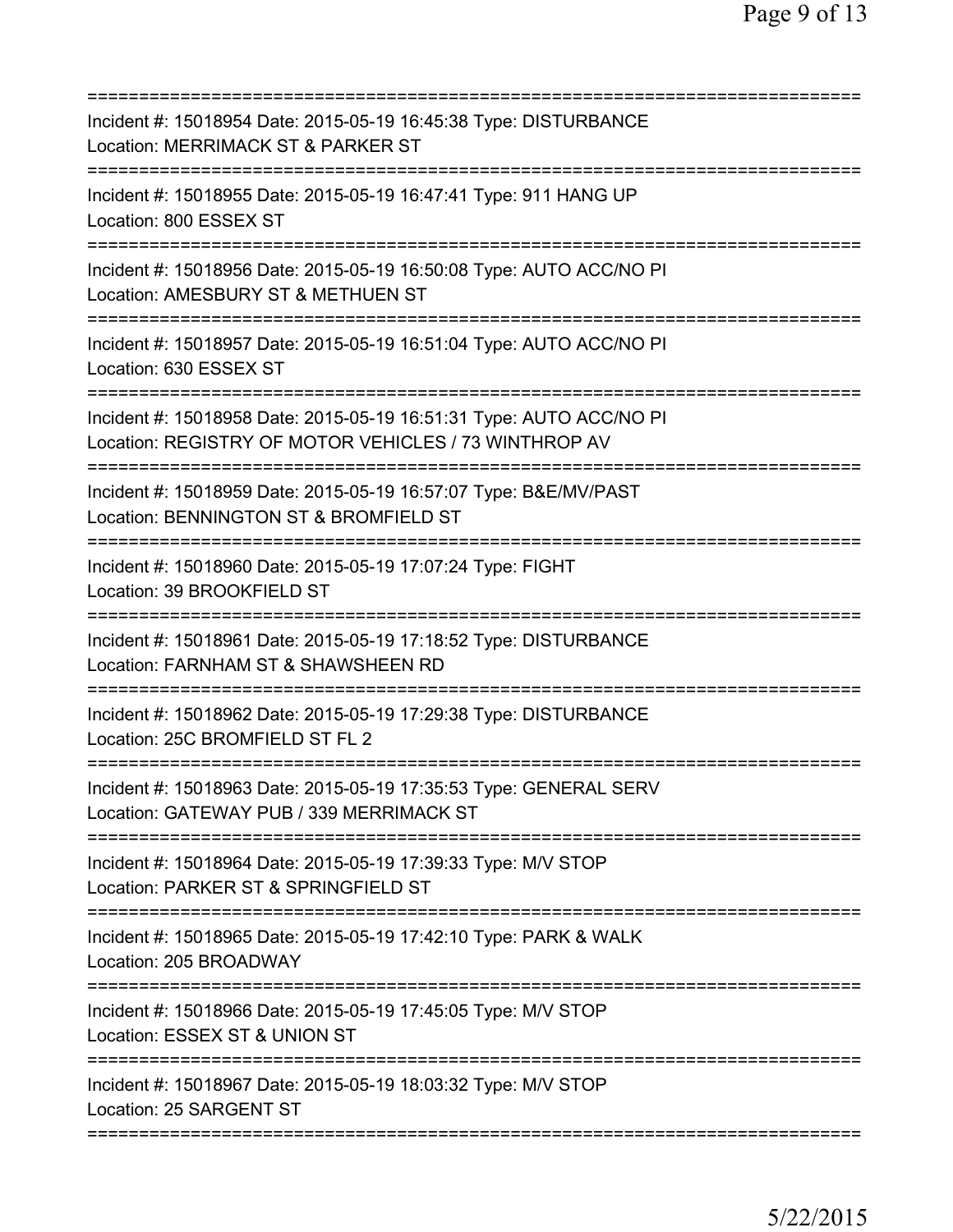| Incident #: 15018968 Date: 2015-05-19 18:04:55 Type: M/V STOP<br>Location: ALMA ST & BROMFIELD ST                            |
|------------------------------------------------------------------------------------------------------------------------------|
| Incident #: 15018969 Date: 2015-05-19 18:09:09 Type: M/V STOP<br>Location: S UNION ST & SPRINGFIELD ST                       |
| Incident #: 15018970 Date: 2015-05-19 18:11:23 Type: M/V STOP<br>Location: 305 ESSEX ST                                      |
| Incident #: 15018971 Date: 2015-05-19 18:11:23 Type: DISTURBANCE<br>Location: 715 HAVERHILL ST #REAR FL 2                    |
| Incident #: 15018972 Date: 2015-05-19 18:23:35 Type: M/V STOP<br>Location: 423 S UNION ST                                    |
| Incident #: 15018973 Date: 2015-05-19 18:24:29 Type: SUS PERS/MV<br>Location: CITY HALL / 200 COMMON ST                      |
| Incident #: 15018975 Date: 2015-05-19 18:31:38 Type: B&E/MV/PAST<br><b>Location: LEXINGTON ST</b>                            |
| Incident #: 15018974 Date: 2015-05-19 18:31:52 Type: INVEST CONT<br>Location: MARY INM NURSING/RESTORATIVE / 172 LAWRENCE ST |
| Incident #: 15018976 Date: 2015-05-19 18:40:23 Type: M/V STOP<br>Location: BROADWAY & WATER ST                               |
| Incident #: 15018977 Date: 2015-05-19 18:40:40 Type: MEDIC SUPPORT<br>Location: 129 WATER ST FL BOTTOM                       |
| Incident #: 15018978 Date: 2015-05-19 18:51:02 Type: AUTO ACC/NO PI<br>Location: ESSEX ST & JACKSON ST                       |
| Incident #: 15018980 Date: 2015-05-19 18:55:42 Type: A&B PROG<br>Location: 210 LAWRENCE ST FL 3                              |
| Incident #: 15018979 Date: 2015-05-19 18:57:03 Type: M/V STOP<br>Location: OSGOOD ST                                         |
| Incident #: 15018982 Date: 2015-05-19 18:58:15 Type: LARCENY/MV/PAST<br>Location: 113 SPRINGFIELD ST                         |
| =============<br>Incident #: 15018981 Date: 2015-05-19 18:59:54 Type: M/V STOP                                               |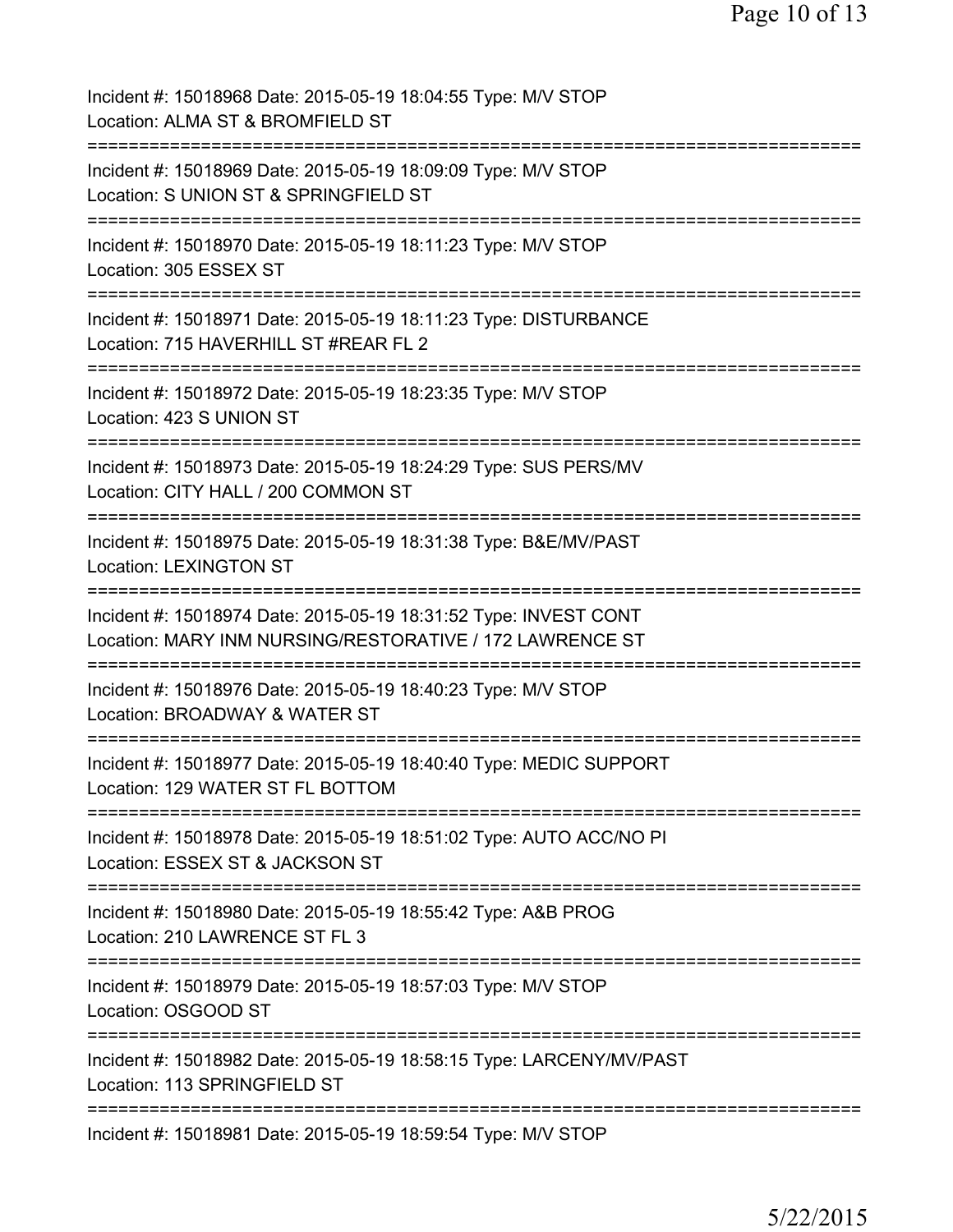| Location: BROADWAY & HAVERHILL ST                                                                                                             |
|-----------------------------------------------------------------------------------------------------------------------------------------------|
| Incident #: 15018983 Date: 2015-05-19 19:21:50 Type: M/V STOP<br>Location: GARDEN ST & NEWBURY ST<br>=====================================    |
| Incident #: 15018984 Date: 2015-05-19 19:30:16 Type: PARK & WALK<br>Location: SCARITO PARK / BROOK ST<br>==================================== |
| Incident #: 15018985 Date: 2015-05-19 19:46:05 Type: M/V STOP<br><b>Location: JUNIPER ST</b><br>===============================               |
| Incident #: 15018986 Date: 2015-05-19 19:49:12 Type: M/V STOP<br>Location: ALDER ST & LAWRENCE ST                                             |
| Incident #: 15018987 Date: 2015-05-19 19:55:01 Type: INVESTIGATION<br>Location: 86 OAK ST                                                     |
| Incident #: 15018989 Date: 2015-05-19 20:05:31 Type: MEDIC SUPPORT<br>Location: 81 WEST ST                                                    |
| Incident #: 15018988 Date: 2015-05-19 20:05:53 Type: MAN DOWN<br>Location: 83 WEST ST                                                         |
| Incident #: 15018990 Date: 2015-05-19 20:08:44 Type: UNKNOWN PROB<br>Location: 700 ESSEX ST                                                   |
| Incident #: 15018991 Date: 2015-05-19 20:21:42 Type: ALARM/BURG<br>Location: FREEDOM TIRE / 160 S BROADWAY                                    |
| Incident #: 15018992 Date: 2015-05-19 20:36:47 Type: A&B PAST<br>Location: 86 SUMMER ST FL 3                                                  |
| Incident #: 15018993 Date: 2015-05-19 20:46:07 Type: CK WELL BEING<br>Location: 81 WEST ST #4                                                 |
| Incident #: 15018994 Date: 2015-05-19 20:54:00 Type: NOISE ORD<br>Location: 669 ESSEX ST                                                      |
| Incident #: 15018995 Date: 2015-05-19 20:58:09 Type: SHOTS FIRED<br>Location: LOWELL ST & TOWER HILL ST                                       |
| Incident #: 15018996 Date: 2015-05-19 21:04:02 Type: DRUG VIO<br>Location: LAWRENCE BOYS + GIRLS CLUB / 136 WATER ST                          |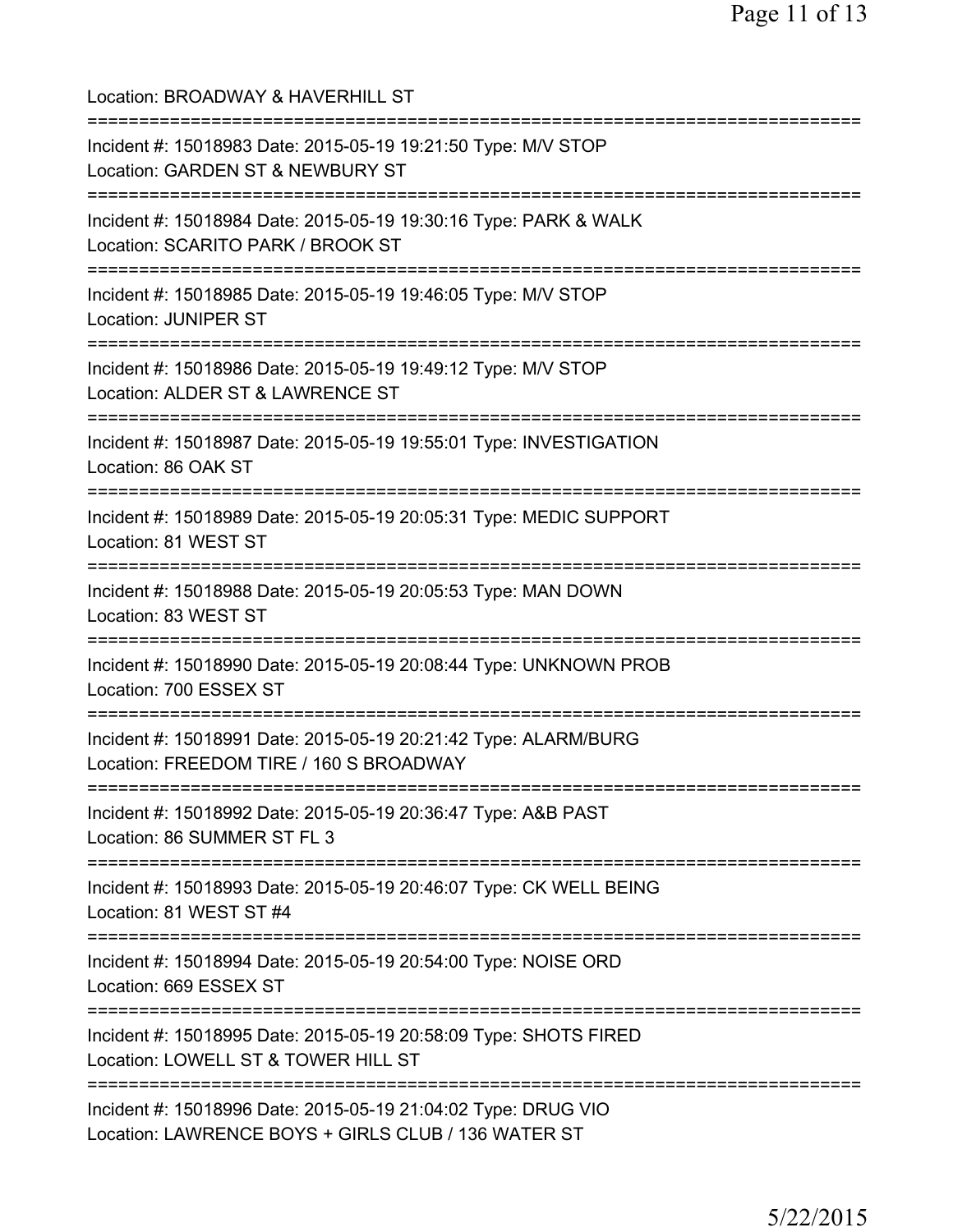| Incident #: 15018997 Date: 2015-05-19 21:15:55 Type: ALARM/BURG<br>Location: FREEDOM TIRE / 140 S BROADWAY    |
|---------------------------------------------------------------------------------------------------------------|
| Incident #: 15018998 Date: 2015-05-19 21:17:28 Type: SERVE 209A<br>Location: 81 CROSS ST                      |
| Incident #: 15018999 Date: 2015-05-19 21:37:25 Type: FIGHT<br>Location: 205 S UNION ST                        |
| Incident #: 15019000 Date: 2015-05-19 21:58:44 Type: NOISE ORD<br>Location: 64 NEWBURY ST                     |
| Incident #: 15019001 Date: 2015-05-19 22:01:18 Type: FIGHT<br>Location: 9 SUMMER ST                           |
| Incident #: 15019002 Date: 2015-05-19 22:02:32 Type: FIGHT<br><b>Location: 11 SUMMER ST</b>                   |
| Incident #: 15019003 Date: 2015-05-19 22:10:04 Type: MEDIC SUPPORT<br>Location: 66 DORCHESTER ST FL 1         |
| Incident #: 15019005 Date: 2015-05-19 22:12:01 Type: GENERAL SERV<br>Location: 24 OREGON AV                   |
| Incident #: 15019004 Date: 2015-05-19 22:13:24 Type: NOISE ORD<br>Location: 19 ADAMS ST<br>================== |
| Incident #: 15019006 Date: 2015-05-19 22:24:13 Type: M/V STOP<br>Location: 11 BROADWAY                        |
| Incident #: 15019007 Date: 2015-05-19 22:40:04 Type: M/V STOP<br>Location: AMESBURY ST & ESSEX ST             |
| Incident #: 15019008 Date: 2015-05-19 22:42:36 Type: M/V STOP<br>Location: AMES ST & WATER ST                 |
| Incident #: 15019009 Date: 2015-05-19 22:43:45 Type: M/V STOP<br>Location: 465 ESSEX ST                       |
| Incident #: 15019010 Date: 2015-05-19 22:48:07 Type: SUS PERS/MV<br>Location: 34 WILLIAM ST                   |
|                                                                                                               |